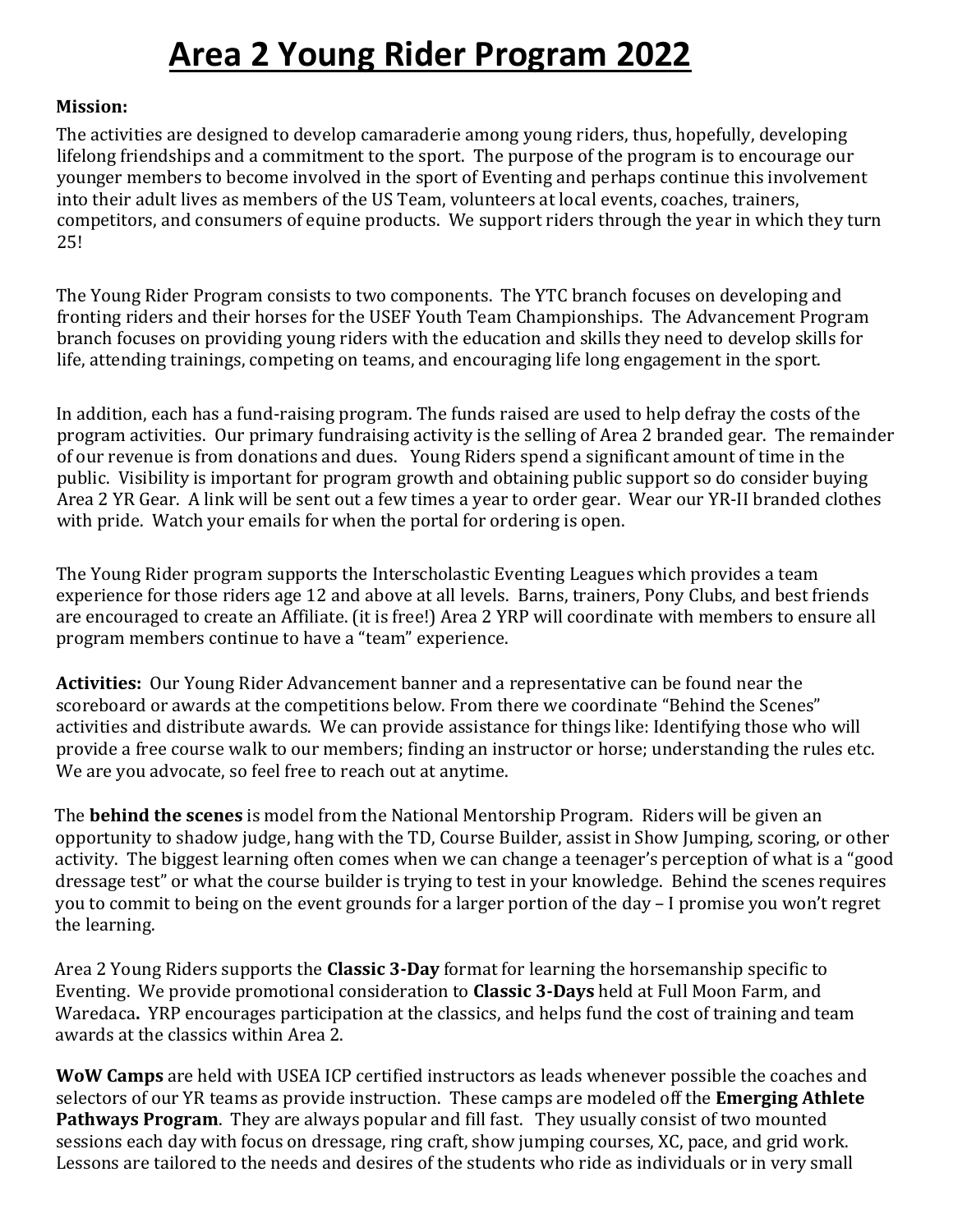groups. Additional lectures and education are including most days. The entry for each WoW Camp will be found on StriderPro.com. In 2022, we are partnering with Full Moon Farm Quarter Star as a means to expose more riders to the learning that comes from doing the classic 3-day format. Our Summer WoW Camp will be hosted at Loch Moy. If covid is contained we may host a Winter WoW Camp as well.

**Emerging Athlete's Program** is back in full swing in 2022. We support the program for our FEI level riders with the USEF. The application for the EAP will be on the USEF dashboard. Selection to the EAP is exclusive and submitting a good application, is critical to being chosen by the selectors to train with David O'Connor and Leslie Law. The E18 program is for Training Level and above and the E25 is for Intermediate and above riders.

**FEI Level Young Rider Championship** will be hosted by Tryon in November. Representing Area 2 at these championships is usually the highlight of a YRs season. The USEF Young Rider Eventing Championship will award three championship titles: CCI1\*-L, CCI2\*-L, and CCI3\*-L. Applications and area declaration forms can be found on the USEF [Athlete Dashboard](https://athletes.usef.org/) and will be accepted now through May 1, 2022, at 11:59 p.m. ET. Reach out to Chris, to learn more about the qualifications and how teams are chosen.

**Year-end Awards** are not automatic for the Area. You must also sign-up for this program separately on USEA2.net starting in March. We will send numerous reminders to program members to join before the July deadline.

**Achievement Awards** are Individual awards are given at selective events each month. The goal is for riders to judge their performance as an individual and not against their peers in the class. The achievement awards are calculated based on your final score and not your placing. Area 2 YRAP Achievement Ribbons are awarded for National Qualifying Rides based on a Modified Danish Scoring System. For 2021 the system was adjusted to add fifth place as follows:

| First  | 32 or Below |
|--------|-------------|
| Second | $32.1 - 35$ |
| Third  | $35.1 - 38$ |
| Fourth | $38.1 - 41$ |
| Fifth  | $41.1 - 45$ |

Minimum Eligibility Requirement (MER): an MER is achieved by completing the entire Horse Trial and scoring not more than 50 penalty points (45 for FEI tests) in the Dressage Test; and no jumping penalties at obstacles on the Cross Country Test and not more 36 penalty points (FEI <5\* 30 penalties)) exceeding the optimum time; and not more than 16 penalties at obstacles in the Jumping Test. Athletes who get 25 penalty points for Dangerous Riding will not achieve a MER.

Learning more about Area 2 Young Rider activities can be achieved through the following:

- The Google Group Mailing List Feel free to add email addresses to the google group, our primary method of communication. <https://groups.google.com/g/usea-area2-yr-yrap>
- We share positive stories and information through our Facebook page <https://www.facebook.com/area2youngriders/>
- USEA2.net also has great information, including the current ranking details for our FEI level YRs.
- Feel free to call and chat with Chris Donovan or any of the other volunteers who work to make your program membership a valuable asset.

COVID may impact the schedule.